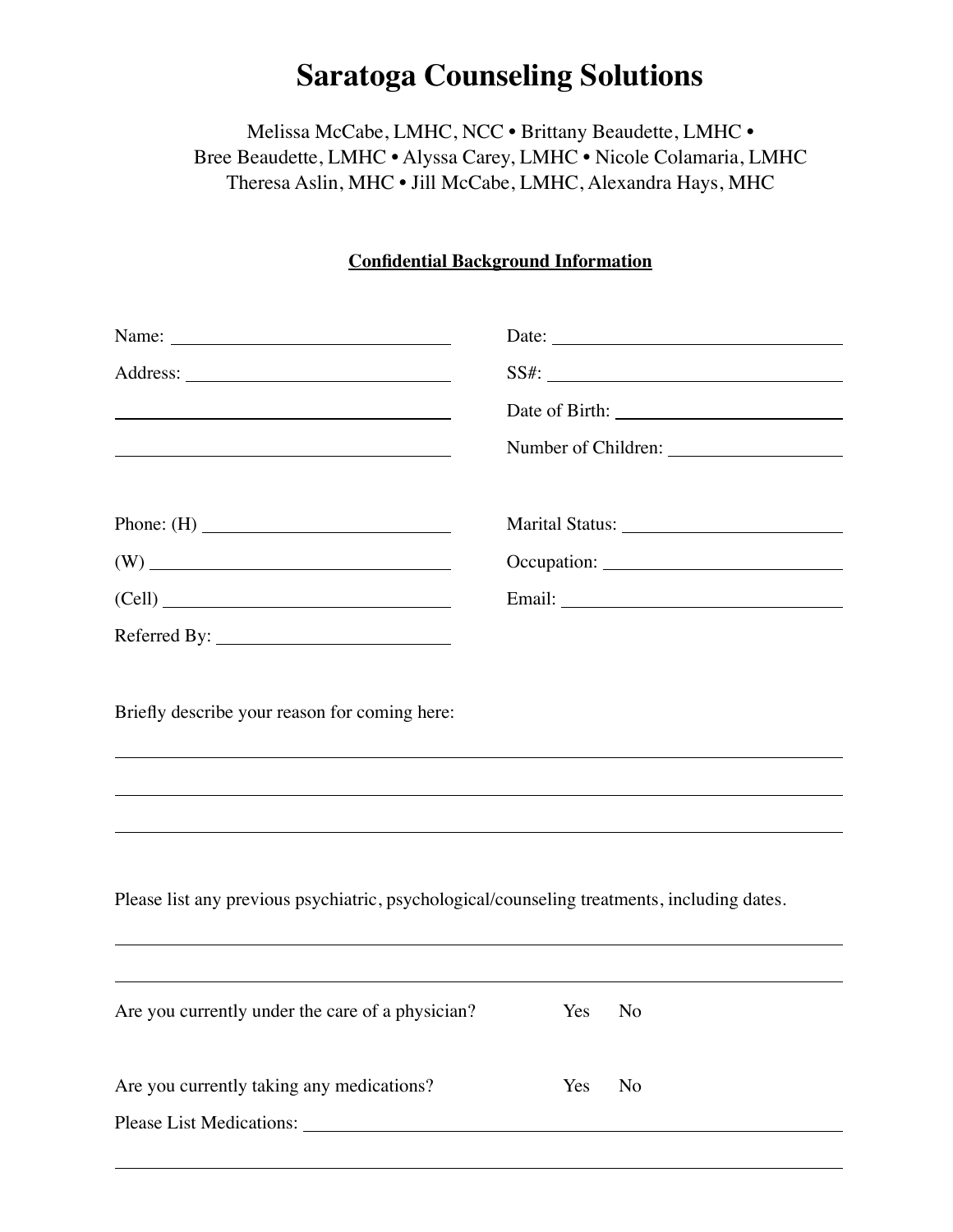|                                                                                                                                                                                | <b>HOW MAY I CONTACT YOU</b> |             |                                                                                                                                                                                                                                                                                                                                                       |
|--------------------------------------------------------------------------------------------------------------------------------------------------------------------------------|------------------------------|-------------|-------------------------------------------------------------------------------------------------------------------------------------------------------------------------------------------------------------------------------------------------------------------------------------------------------------------------------------------------------|
| Which telephone numbers may we use to confirm or change appointment times? (Please Circle)                                                                                     |                              |             |                                                                                                                                                                                                                                                                                                                                                       |
| Home                                                                                                                                                                           | Work                         | <b>Cell</b> | Do Not Call                                                                                                                                                                                                                                                                                                                                           |
| By signing below, you agree that we may contact you in the manner indicated above:                                                                                             |                              |             |                                                                                                                                                                                                                                                                                                                                                       |
|                                                                                                                                                                                |                              |             |                                                                                                                                                                                                                                                                                                                                                       |
|                                                                                                                                                                                |                              |             |                                                                                                                                                                                                                                                                                                                                                       |
|                                                                                                                                                                                | <b>FINANCIAL AGREEMENT</b>   |             |                                                                                                                                                                                                                                                                                                                                                       |
| the total charge (such as 80/20 split plans).                                                                                                                                  |                              |             | Your financial obligation depends on whether you are using managed health care (such as HMO or PPO),<br>or whether you are choosing not to use insurance, or you have an insurance plan that pays a percentage of                                                                                                                                     |
| Self-pay rate of \$                                                                                                                                                            |                              |             |                                                                                                                                                                                                                                                                                                                                                       |
|                                                                                                                                                                                |                              |             | Copay of \$                                                                                                                                                                                                                                                                                                                                           |
| *Please be advised that should your copay be greater than that stated above, you will be responsible for the                                                                   |                              |             |                                                                                                                                                                                                                                                                                                                                                       |
|                                                                                                                                                                                |                              |             |                                                                                                                                                                                                                                                                                                                                                       |
| additional funds due.                                                                                                                                                          |                              |             |                                                                                                                                                                                                                                                                                                                                                       |
|                                                                                                                                                                                |                              |             |                                                                                                                                                                                                                                                                                                                                                       |
| submitted and services rendered.                                                                                                                                               |                              |             | Please initial EACH line acknowledging your agreement to the following terms of this agreement.<br>I understand and agree that I am directly responsible to the Saratoga Counseling Solutions for all bills                                                                                                                                           |
| hours notification and for appointments for which I do not show.                                                                                                               |                              |             | I understand and agree that I will be charged for appointments, which are cancelled with less than 24                                                                                                                                                                                                                                                 |
| If you are using insurance, you must initial these statements as well.<br>will be responsible for the additional \$10 that you are required to pay by your insurance company). |                              |             | I understand and agree that although Saratoga Counseling Solutions will contact my insurance company<br>in order to obtain my benefits, the benefits information may be different than what my insurance company actually<br>pays (ie., I may be told that your copay is only \$15, but after submitting the claim, I learn it was actually \$25, you |
| my therapist and my insurance company.                                                                                                                                         |                              |             | I understand that if my insurance company requires pre-authorization prior to being seen, I will make the<br>necessary arrangements to obtain it. Otherwise, I will be responsible for the full contracted rate agreed on between                                                                                                                     |
| entitled to reasonable attorney's fees and costs of collection. By signing below, you acknowledge your<br>understanding and acceptance of the terms of agreement.              |                              |             | If this account is assigned to an attorney for collection and/or suit, the prevailing party shall be                                                                                                                                                                                                                                                  |
|                                                                                                                                                                                |                              |             |                                                                                                                                                                                                                                                                                                                                                       |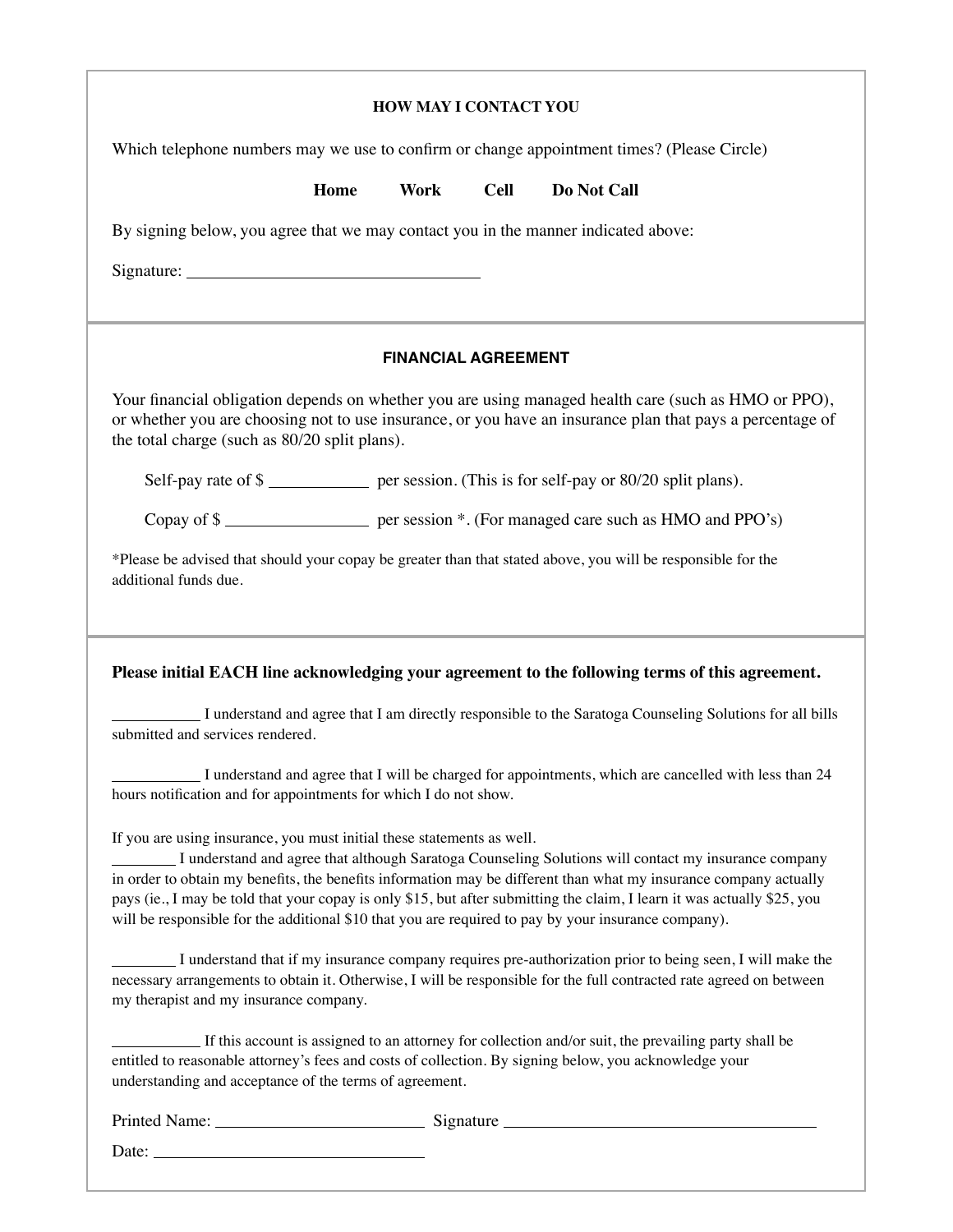#### **CONSENT TO USE AND DISCLOSE YOUR HEALTH INFORMATION**

| Solutions. By signing this form you are agreeing to allow us to use your information and send it to<br>others (i.e insurance companies to collect payments, billing company, etc). The notice of Privacy<br>Practices (NPP) explains in more details your rights, and how we can share your information. Please read<br>before signing this consent form. |                         |  |  |  |  |
|-----------------------------------------------------------------------------------------------------------------------------------------------------------------------------------------------------------------------------------------------------------------------------------------------------------------------------------------------------------|-------------------------|--|--|--|--|
| If you do not sign this consent form agreeing to what is in the Notice of Privacy Practices (NPP), We are<br>unable to treat you.                                                                                                                                                                                                                         |                         |  |  |  |  |
| If you are concerned about some of your information, you have the right to ask us not to use or share<br>some of your information for treatment, payment, or administrative purposes. You will have to tell us<br>what you want in writing and we will do our best to accommodate you.                                                                    |                         |  |  |  |  |
| After you have signed this consent, you have the right to revoke it (by writing a letter telling us that you<br>no longer consent).                                                                                                                                                                                                                       |                         |  |  |  |  |
| Signature of patient or responsible party                                                                                                                                                                                                                                                                                                                 | Date                    |  |  |  |  |
| Printed name of patient or responsible party                                                                                                                                                                                                                                                                                                              | Relationship to patient |  |  |  |  |
| <b>INSURANCE INFORMATION</b>                                                                                                                                                                                                                                                                                                                              |                         |  |  |  |  |
|                                                                                                                                                                                                                                                                                                                                                           |                         |  |  |  |  |
| Member Number: <u>Queen Communication</u> and Communication and Communication and Communication and Communication and Communication and Communication and Communication and Communication and Communication and Communication and C                                                                                                                       |                         |  |  |  |  |
|                                                                                                                                                                                                                                                                                                                                                           |                         |  |  |  |  |
| Claims Address on card: Law Claims Address on card:                                                                                                                                                                                                                                                                                                       |                         |  |  |  |  |
|                                                                                                                                                                                                                                                                                                                                                           |                         |  |  |  |  |
|                                                                                                                                                                                                                                                                                                                                                           |                         |  |  |  |  |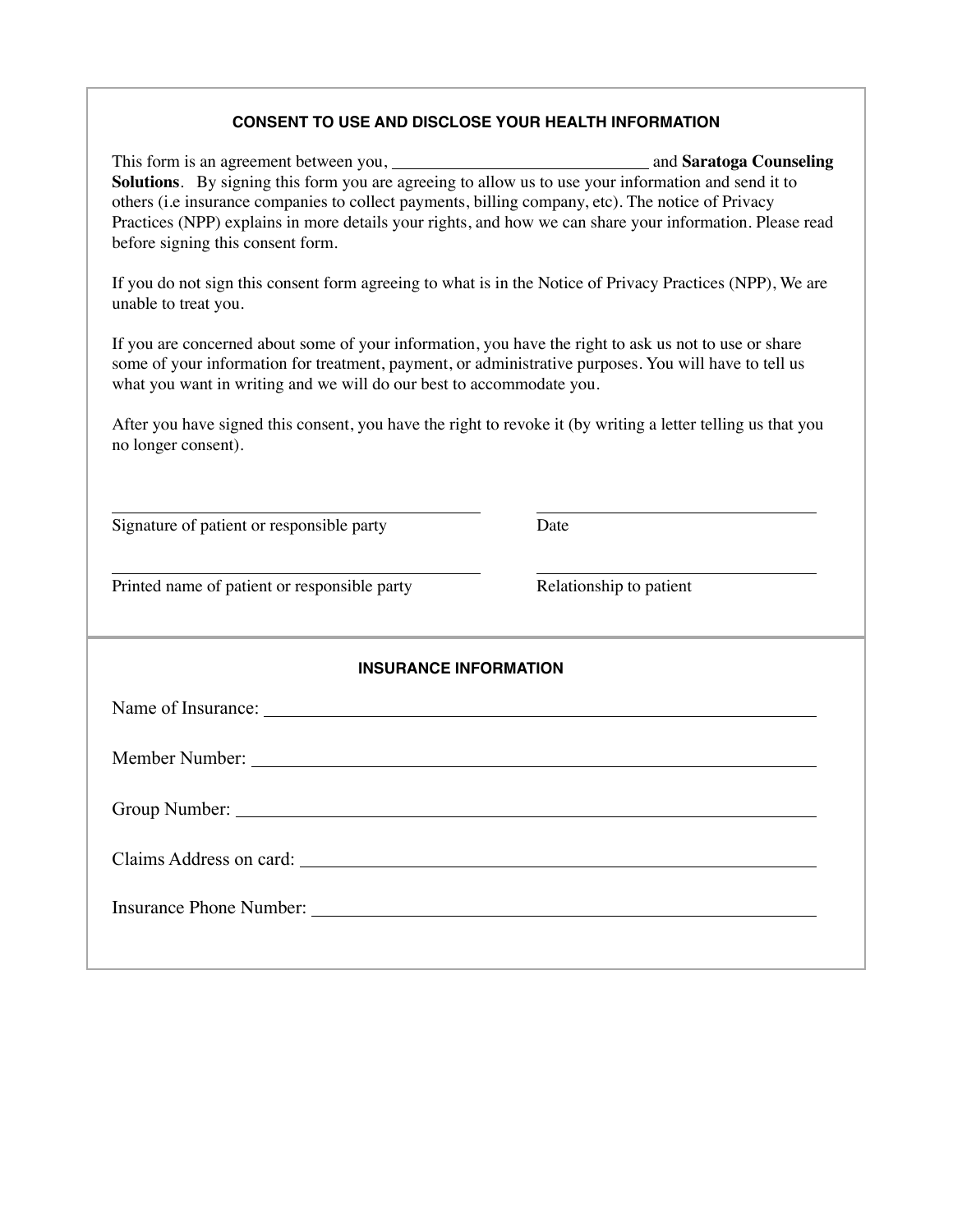# **Privacy of Information Policies**

**This form describes the confidentiality of your medical records, how the information is used, your rights, and how you may obtain this information.** Effective 4-14-03

#### **Our Legal Duties**

State and Federal laws require that we keep your medical records private. Such laws require that we provide you with this notice informing you of our privacy of information policies, your rights, and our duties. We are required to abide these policies until replaced or revised. We have the right to revise our privacy policies for all medical records, including records kept before policy changes were made. Any changes in this notice will be made available upon request before changes take place.

The contents of material disclosed to us in an evaluation, intake, or counseling session are covered by the law as private information. We respect the privacy of the information you provide us and we abide by ethical and legal requirements of confidentiality and privacy of records.

#### **Use of Information**

Information about you may be used by the personnel associated with this clinic for diagnosis, treatment planning, treatment, and continuity of care. We may disclose it to health care providers who provide you with treatment, such as doctors, nurses, mental health professionals, and mental health students and mental health professionals or business associates affiliated with this clinic such as billing, quality enhancement, training, audits, and accreditation.

Both verbal information and written records about a client cannot be shared with another party without the written consent of the client or the client's legal guardian or personal representative. It is the policy of this clinic not to release any information about a client without a signed release of information except in certain emergency situations or exceptions in which client information can be disclosed to others without written consent. Some of these situations are noted below, and there may be other provisions provided by legal requirements.

#### **Duty to Warn and Protect**

When a client discloses intentions or a plan to harm another person or persons, the health care professional is required to warn the intended victim and report this information to legal authorities. In cases in which the client discloses or implies a plan for suicide, the health care professional is required to notify legal authorities and make reasonable attempts to notify the family of the client.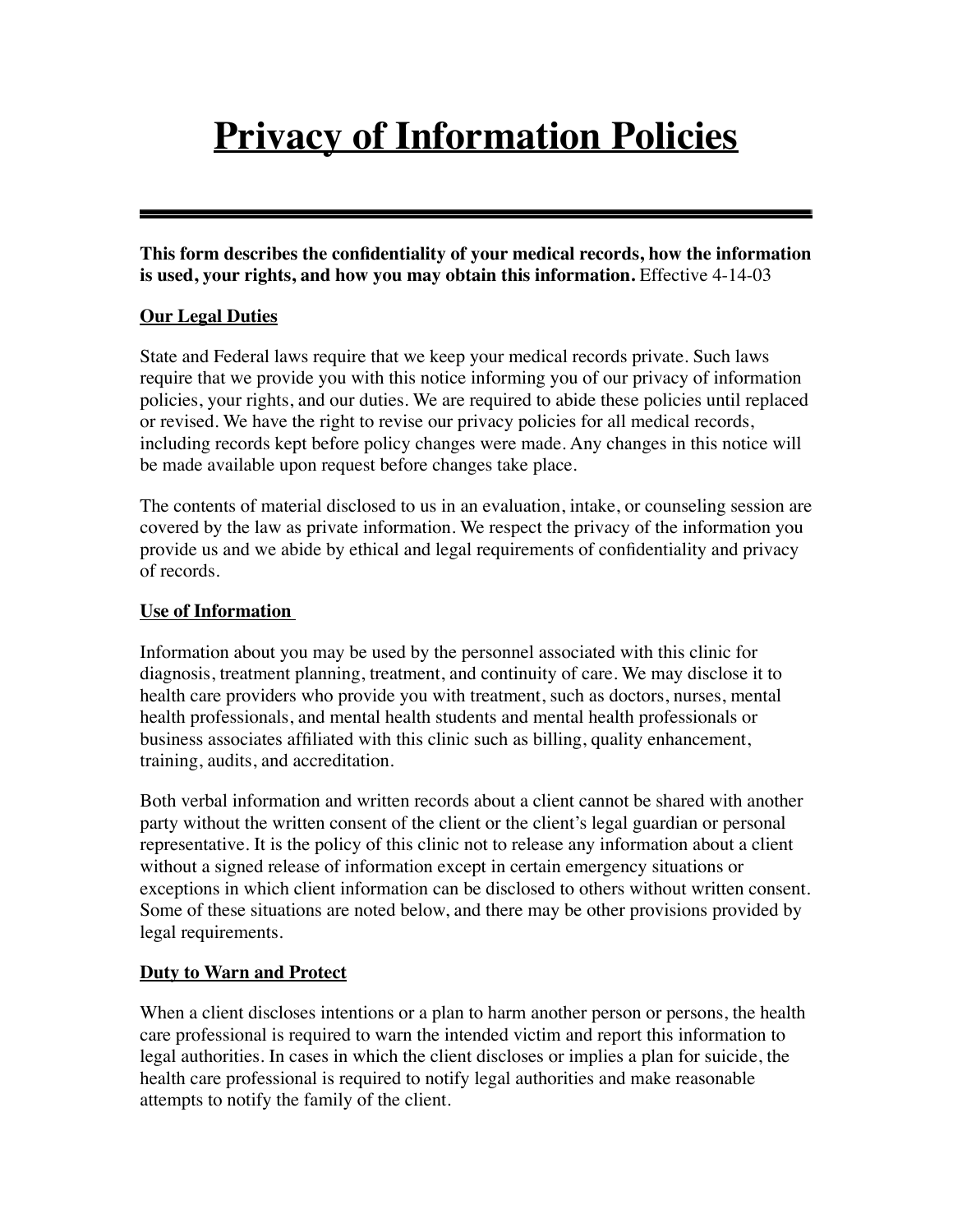#### **Public Safety**

Health records may be released for the public interest and safety for public health activities, judicial and ad- ministrative proceedings, law enforcement purposes, serious threats to public safety, essential government func- tions, military, and when complying with worker's compensation laws.

#### **Abuse**

If a client states or suggests that he or she is abusing a child or vulnerable adult, or has recently abused a child or vulnerable adult, or a child (or vulnerable adult) is in danger of abuse, the health care professional is required to report this information to the appropriate social service and/or legal authorities. If a client is the victim of abuse, neglect, violence, or a crime victim, and their safety appears to be at risk, we may share this information with law enforcement officials to help prevent future occurrences and capture the perpetrator.

#### **Prenatal Exposure to Controlled Substances**

Health care professionals are required to report admitted prenatal exposure to controlled substances that are potentially harmful.

#### **In the Event of a Client's Death**

In the event of a client's death, the spouse or parents of a deceased client have a right to access their child's or spouse's records.

#### **Professional Misconduct**

Professional misconduct by a health care professional must be reported by other health care professionals. In cases in which a professional or legal disciplinary meeting is being held regarding the health care professional's actions, related records may be released in order to substantiate disciplinary concerns.

#### **Judicial or Administrative Proceedings**

Health care professionals are required to release records of clients when a court order has been placed.

#### **Minors/Guardianship**

Parents or legal guardians of non-emancipated minor clients have the right to access the client's records.

#### **Other Provisions**

When payment for services are the responsibility of the client, or a person who has agreed to providing payment, and payment has not been made in a timely manner,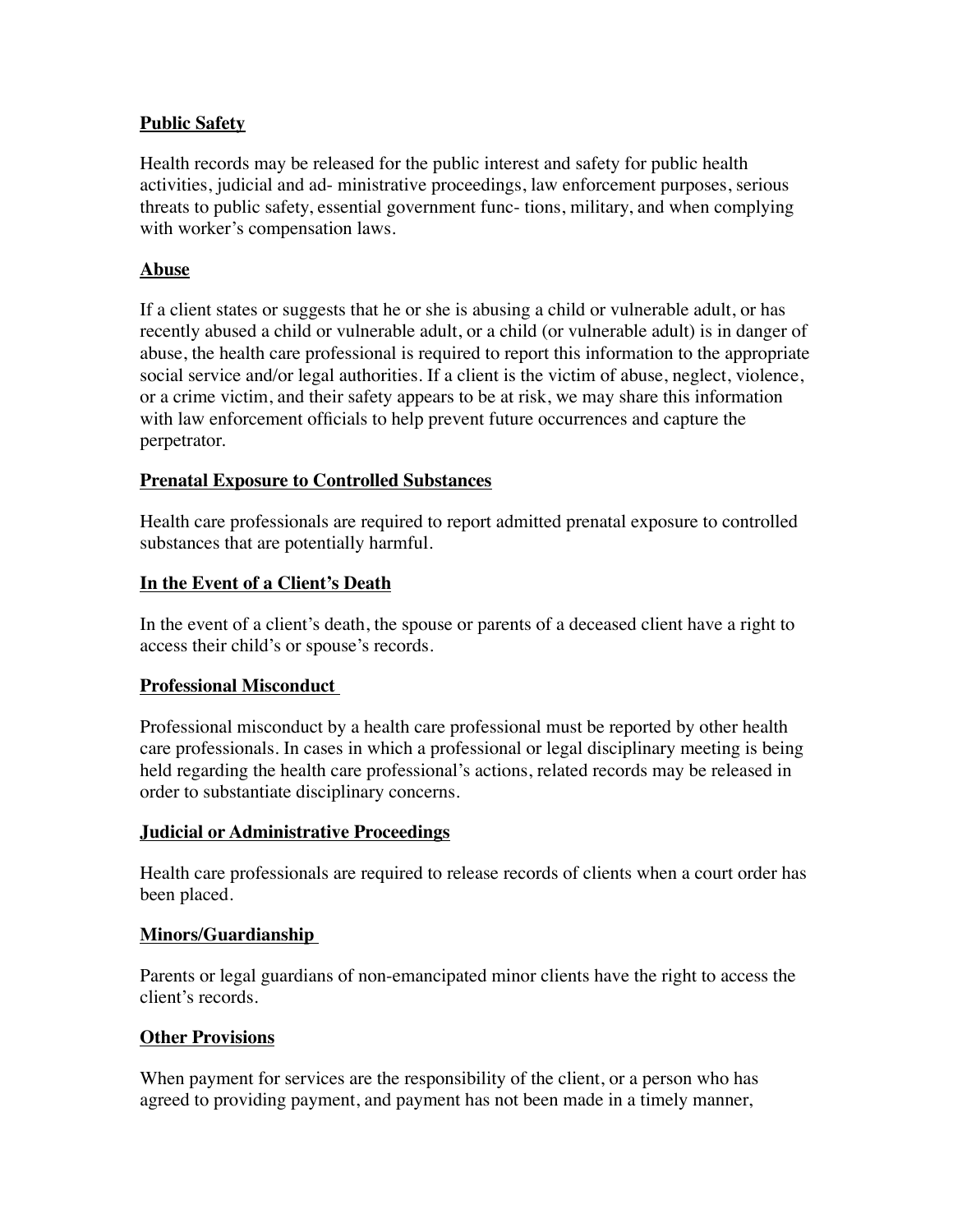collection agencies may be utilized in collecting unpaid debts. The specific content of the services (e.g., diagnosis, treatment plan, progress notes, testing) is not disclosed. If a debt remains unpaid it may be reported to credit agencies, and the client's credit report may state the amount owed, the time- frame, and the name of the clinic or collection source.

Insurance companies, managed care, and other third-party payers are given information that they request regarding services to the client. Information which may be requested includes type of services, dates/times of services, diagnosis, treatment plan, description of impairment, progress of therapy, and summaries.

Information about clients may be disclosed in consultations with other professionals in order to provide the best possible treatment. In such cases the name of the client, or any identifying information, is not disclosed. Clinical information about the client is discussed. Some progress notes and reports are dictated/typed within the clinic or by outside sources specializing in (and held accountable for) such procedures.

In the event in which the clinic or mental health professional must telephone the client for purposes such as appointment cancellations or reminders, or to give/receive other information, efforts are made to preserve confidentiality. Please notify us in writing where we may reach you by phone and how you would like us to identify ourselves. For example, you might request that when we phone you at home or work, we do not say the name of the clinic or the nature of the call, but rather the mental health professional's first name only. If this information is not provided to us (below), we will adhere to the following procedure when making phone calls: First we will ask to speak to the client (or guardian) without identifying the name of the clinic. If the person answering the phone asks for more identifying information we will say that it is a personal call. We will not identify the clinic (to protect confidentiality). If we reach an answering machine or voice mail we will follow the same guidelines.

#### **Your Rights**

You have the right to request to review or receive your medical files. The procedures for obtaining a copy of your medical information is as follows. You may request a copy of your records in writing with an original (not photocopied) signature. If your request is denied, you will receive a written explanation of the denial. Records for non-emancipated minors must be requested by their custodial parents or legal guardians. There is a charge for this service, plus postage.

You have the right to cancel a release of information by providing us a written notice. If you desire to have your information sent to a location different than our address on file, you must provide this information in writing.

You have the right to restrict which information might be disclosed to others. However, if we do not agree with these restrictions, we are not bound to abide by them.

You have the right to request that information about you be communicated by other means or to another location. This request must be made to us in writing.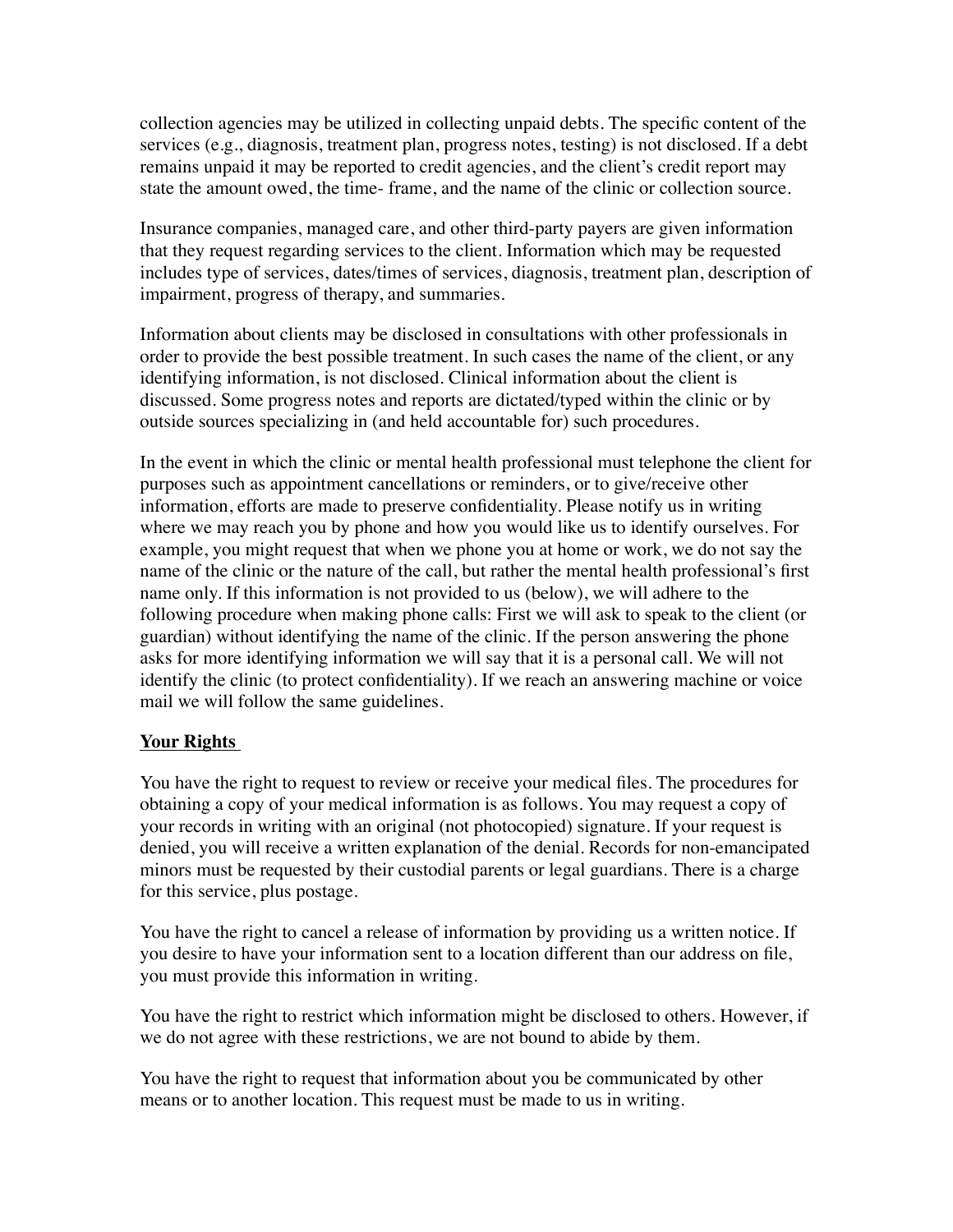You have the right to disagree with the medical records in our files. You may request that this information be changed. Although we might deny changing the record, you have the right to make a statement of disagreement, which will be placed in your file.

You have the right to know what information in your record has been provided to whom. Request this in writing.

If you desire a written copy of this notice you may obtain it by requesting it from the Clinic Director at this location.

#### **Complaints**

If you have any complaints or questions regarding these procedures, please contact the clinic. We will get back to you in a timely manner. You may also submit a complaint to the U.S. Dept. of Health and Human Services and/or the Melissa McCabe Mental Health Counseling. If you file a complaint we will not retaliate in any way.

Direct all correspondence to: \_\_\_\_\_\_\_\_\_\_\_\_\_\_\_\_\_\_\_\_\_\_\_\_\_\_\_\_\_\_\_\_\_\_\_\_\_\_\_\_\_\_\_\_

#### **I understand the limits of confidentiality, privacy policies, my rights, and their meanings and ramifications.**

Client's name (please print):

Signature: Date: \_\_\_\_\_\_/\_\_\_\_\_\_/\_\_\_\_\_\_\_ Signed by: \_\_client \_\_guardian \_\_personal representative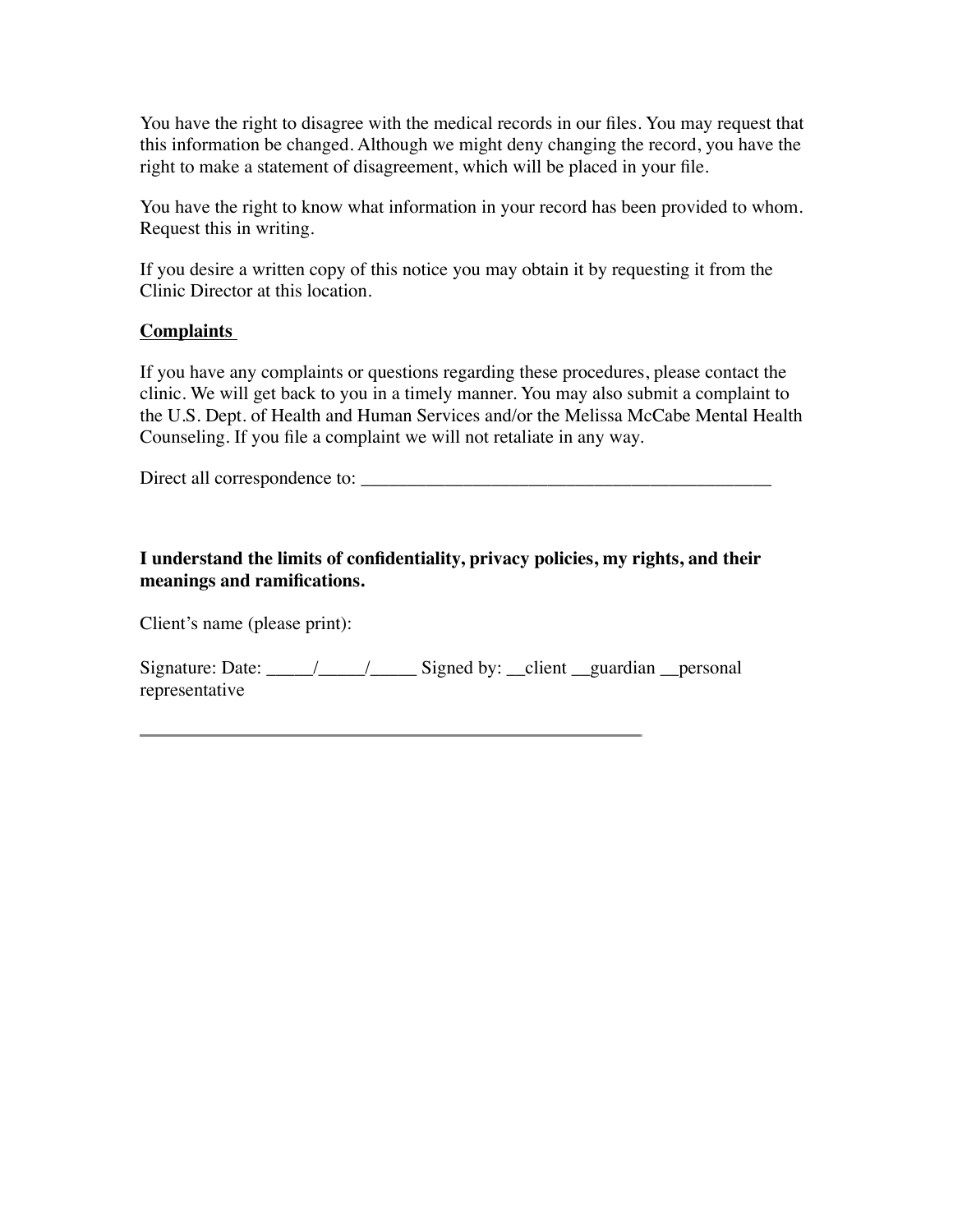## **Untimely Cancellation/No-Show Policy**

Please remember to cancel or reschedule 24 hours in advance as there is a significant demand for mental health appointments. Unfortunately, many people have to wait extended periods of time to see a therapist. When a session is cancelled without adequate notice, therapists are unable to fill this time slot.

You will be charged the **full fee (Insurance allowable)** for the appointment if there is not at least **24-hour's notice** of cancellation of an appointment ("*untimely cancellation*") or if there is a failure to show up for scheduled appointment ("**no show**"). Please note that payment for missed appointments is not reimbursed by your insurance provider.

Consecutive and/or frequent (subject to occurrence of appointments) **"***untimely cancellations*" or **"no shows",** may result in termination of your treatment.

This office values your time as much as our own. If your therapist is late/running late, you **will** receive your **full session time** (50 min). We make every effort to keep appointments running on time. There are emergencies that occur in the mental health field that could make your therapist run late, and we ask your patience in these circumstances.

I have carefully read, understand, and agree to comply with the above Untimely Cancellation/No-Show Policy,

| Client Name (print)                 | Signature | Date |
|-------------------------------------|-----------|------|
| Parent Name (Print) — (If under 18) | Signature | Date |